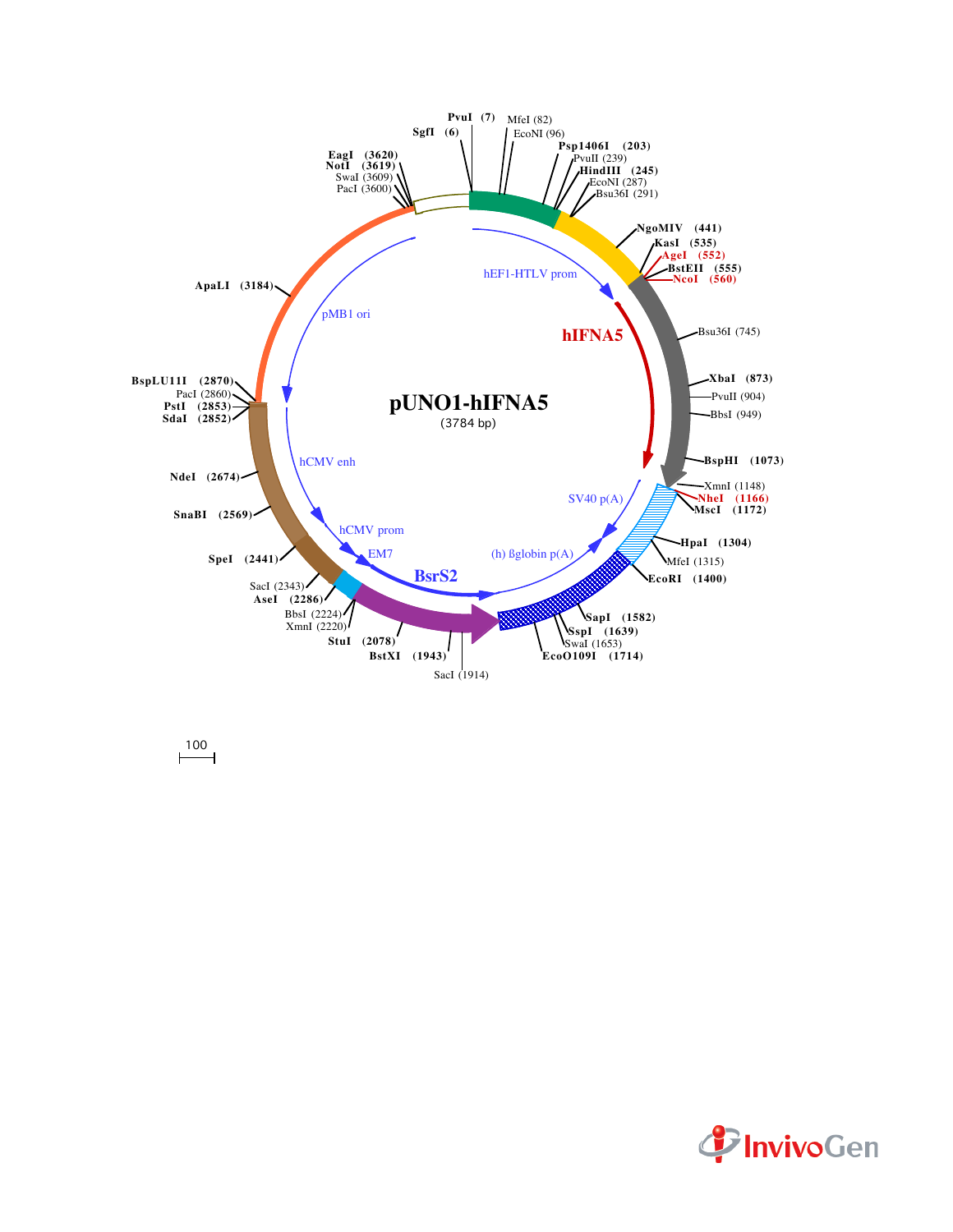**PvuI (7)**

MfeI (82) EcoNI (96)

|                 | MfeI $(82)$<br>SgfI $(6)$<br>EcoNI<br>1 GGATCTGCGATCGCTCCGGTGCCCGTCAGTGGGCAGAGCGCACATCGCCCACAGTCCCCGAGAAGTTGGGGGGAGGGGTCGGCAATTGAACGGGTGCCTA                                                                                                                                    |
|-----------------|---------------------------------------------------------------------------------------------------------------------------------------------------------------------------------------------------------------------------------------------------------------------------------|
|                 | 101 GAGAAGGTGGCGCGGGGTAAACTGGGAAAGTGATGTCGTGTACTGGCTCCGCCTTTTTCCCGAGGGTGGGGGAACCGTATATAAGTGCAGTAGTCGCC                                                                                                                                                                          |
|                 | $\textbf{HindIII}$ (245)<br>Bsu36I (291)<br>Psp1406I (203)<br>PvuII $(239)$<br>EcoNI (287)                                                                                                                                                                                      |
|                 | 301 GCCATCCACGCCGGTTGAGTCGCGTTCTGCCGCCTCCCGCCTGTGGTGCCTCCTGAACTGCGTCCGCCGTCTAGGTAAGTTTAAAGCTCAGGTCGAGACC                                                                                                                                                                        |
|                 | $Ng o MIV$ (441)                                                                                                                                                                                                                                                                |
|                 | NcoI (560)<br><b>BstEII</b> (555)<br>KasI (535)<br>AgeI (552)<br>501 TCTGTTCTGCGCCGTTACAGATCCAAGCTGTGACCGGCGCCTACCTGAGATCACCGGTCACCATGGCCTTGCCCTTTGTTTTACTGATGGCCCTGGTGGT                                                                                                       |
| 13 <sup>5</sup> | 1 M A L P F V L L M A L<br>601 GCTCAACTGCAAGTCAATCTGTTCTCTGGGCTGTGATCTGCCTCAGACCCACAGCCTGAGTAACAGGAGGACTTTGATGATAATGGCACAAATGGGAAGA<br>C S L G C D L P Q T H S L S N R R T L M I<br>L N C K S I<br>M A O M G<br>Bsu36I (745)                                                    |
|                 | 701 ATCTCTCCTTTCTCCTGCCTGAAGGACAGACATGACTTTGGATTTCCTCAGGAGGAGTTTGATGGCAACCAGTTCCAGAAGGCTCAAGCCATCTCTGTCC<br>S C L K D R H D F G F P Q E E F D G N Q F Q K A Q A I S V<br>S P F<br>$47$ $\rightarrow$ $\rightarrow$<br>XbaI (873)                                                |
|                 | 801 TCCATGAGATGATCCAGCAGACCTTCAATCTCTTCAGCACAAAGGACTCATCTGCTACTTGGGATGAGACACTTCTAGACAAATTCTACACTGAACTTTA<br>80 L H E M I O O T F N L F S T K D S S A T W D E<br>T L L D K F Y T E<br>$\mathsf{I}$ Y<br>PvuII (904)<br>BbsI (949)                                                |
| 113             | 901 CCAGCAGCTGAATGACCTGGAAGCCTGTATGATGCAGGAGGTTGGAGTGGAAGACACTCCTCTGATGAATGTGGACTCTATCCTGACTGTGAGAAAATAC<br>Q Q L N D L E A C M M Q E V G V E D T P L M N V D S<br>- Li<br>T V R K Y<br><b>BspHI</b> (1073)                                                                     |
|                 | 1001 TTTCAAAGAATCACTCTCTATCTGACAGAGAAGAAATACAGCCCTTGTGCATGGGAGGTTGTCAGAGCAGAAATCATGAGATCCTTCTCTTTATCAGCAA<br>147▶ F O R I T L Y L T E K K Y S P C A W E V V R A E<br>I M R S F S L<br>S A<br>MscI (1172)                                                                        |
|                 | XmnI (1148)<br>NheI (1166)<br>1101 ACTTGCAAGAAAGATTAAGGAGGAAGGAATGAAAACTGGTTCAACATCGAAATGATTCTCATTGACGCTAGCTGGCCAGACATGATAAGATACATTGATG<br>180 N L Q E R L R R K E<br>1201 AGTTTGGACAAACCACAACTAGAATGCAGTGAAAAAAATGCTTTATTTGTGAAATTTGTGATGCTATTGCTTTATTTGTAACCATTATAAGCTGCAATAA |
|                 | HpaI (1304) MfeI (1315)<br>1301 ACAAGTTAACAACAACAATTGCATTCATTTTATGTTTCAGGTTCAGGGGGAGGTGTGGGAGGTTTTTTAAAGCAAGTAAAACCTCTACAAATGTGGTATG                                                                                                                                            |
|                 | EcoRI (1400)<br>1401 GAATTCTAAAATACAGCATAGCAAAACTTTAACCTCCAAATCAAGCCTCTACTTGAATCCTTTTCTGAGGGATGAATAAGGCATAGGCATCAGGGGCTGT                                                                                                                                                       |
|                 | SapI (1582)<br>1501 TGCCAATGTGCATTAGCTGTTTGCAGCCTCACCTTCTTTCATGGAGTTTAAGATATAGTGTATTTTCCCAAGGTTTGAACTAGCTCTTCATTTCTTTATG                                                                                                                                                        |
|                 | SspI (1639)<br>SwaI (1653)                                                                                                                                                                                                                                                      |
|                 | EcoO109I (1714)<br>1701 AATCCAGATGCTCAAGGCCCTTCATAATATCCCCCAGTTTAGTAGTTGGACTTAGGGAACAAAGGAACCTTTAATAGAAATTGGACAGCAAGAAAGCGAG                                                                                                                                                    |
|                 | 1801 CTTCTAGCTTTAGTTCCTGGTGTACTTGAGGGGGATGAGTTCCTCAATGGTGGTTTTGACCAGCTTGCCATTCATCTCAATGAGCACAAAGCAGTCAGGA<br>N R T Y K L P I L E E I T T K V L K G N M<br><del>14</del> 14 •<br>- E<br>$\mathbf{L}$<br>V F<br>- 11<br>- C<br><b>D</b><br>SacI (1914)<br>BstXI (1943)            |
|                 | 1901 GCATAGTCAGAGATGAGCTCTCTGCACATGCCACAGGGGCTGACCACCCTGATGGATCTGTCCACCTCATCAGAGTAGGGGTGCCTGACAGCCACAATGG<br>1104A Y D S I L E R C M G C P S V V R I S R D V E D S Y P H R V A V<br>$\blacksquare$<br>Stul (2078)                                                               |
|                 | 774 D F D K Q G N S V A S G I A I A E A C V T V R G I Y A E I H V A S<br>2101 GATGATCTCCCCAGTCTTGGTCCTGATGGCCGCCCCGACATGGTGCTTGTTGTCCTCATAGAGCATGGTGATCTTCTCAGTGGCGACCTCCACCAGCTCC<br>44     E G T K<br>T R I A A G V H H K N D E Y L M T I<br>K E<br>TAVEVLE<br>BbsI (2224)    |
|                 | XmnI (2220)<br>AseI (2286)<br>2201 AGATCCTGCTGAGAGATGTTGAAGGTCTTCATGGTGGCCCTCCTATAGTGAGTCGTATTATACTATGCCGATATACTATGCCGATGATTAATTGTCAAAA<br>101 L D O O S I N F T K M 4                                                                                                          |
|                 | SacI (2343)<br>2301 CAGCGTGGATGGCGTCTCCAGCTTATCTGACGGTTCACTAAACGAGCTCTGCTTATATAGACCTCCCACCGTACACGCCTACCGCCCATTTGCGTCAATG                                                                                                                                                        |
|                 | Spel (2441)                                                                                                                                                                                                                                                                     |